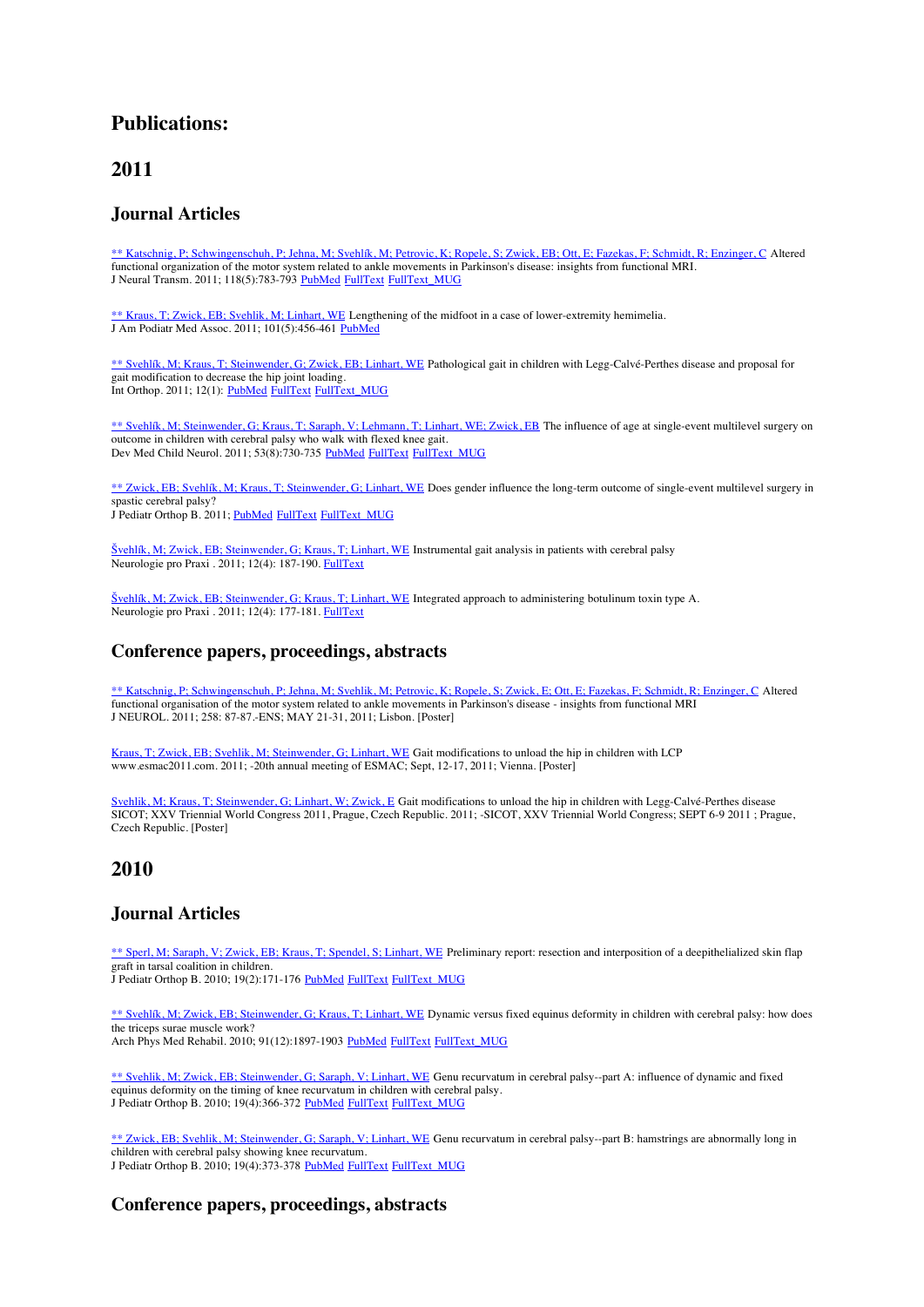Kraus, T; Schneider, F; Zwick, B; Linhart, W Wie erfolgreich ist die arthroskopische Meniskusnaht im Kindesalter? VKO2010; -24. Jahrestagung der Vereinigung Kinderorthopädie; Mar 5-6, 2010; Hamburg, Germany. [Poster]

Svehlik, M; Zwick, EB; Steinwender G; Linhart, WE; Botulinum toxin A in Pediatric Orthopaedics Proceedings of the 10th Pediatric ortopaedic section of Czech Orthopaedic Society. 2010; -Pediatric ortopaedic section of Czech Orthopaedic Society; OCT 15-16,2010; Brün, Tschechische Republik. [Oral Communication]

# **2009**

# **Journal Articles**

\*\* Svehlík, M; Zwick, EB; Steinwender, G; Linhart, WE; Schwingenschuh, P; Katschnig, P; Ott, E; Enzinger, C Gait analysis in patients with Parkinson's disease off dopaminergic therapy.

Arch Phys Med Rehabil. 2009; 90(11):1880-1886 PubMed FullText FullText MUG

\*\* Zwick, EB; Kraus, T; Maizen, C; Steinwender, G; Linhart, WE Comparison of Ponseti versus Surgical Treatment for Idiopathic Clubfoot: A Shortterm Preliminary Report

CLIN ORTHOP RELATED RES. 467: 2668-2676. [OPEN ACCESS] PubMed **FullText FullText FullText MUG** 

\*\* Zwick, EB; Svehlik, M; Steinwender, G; Linhart, WE Short-term Effects of Botulinum Toxin A and Serial Casting on Triceps Surae Muscle Length and Equinus Gait in Children with Cerebral Palsy CESKA SLOV NEUROL NEUROCHIR. 2009; 72(6): 553-558.

# **2008**

# **Conference papers, proceedings, abstracts**

Maurer-Ertl, W; Zwick, EB; Wiedner, M; Haas, F; Kienbacher, G; Leithner, A; Windhager, R No distal screw fixation required after vascularised harvest ot the fibula. Abstract book of the 7th CEOC2008; 45:28--7th CEOC; JAN 25, 2008; Bratislava, SLOVAKIA. [Poster]

Švehlík, M; Zwick, EB; Steinwender, G; Saraph, V; Schneider, F; Maizen, C; Kraus, T; Linhart, WE Peak lengthening velocity differs between fixed versus dynamic equines deformity in children with cerebral palsy Gait and Posture2008; 28(S2):S11-S12.-17th Annual Meeting of ESMAC ; Sep 8-9, 2008; Antalya, Turkey. [Oral Communication]

Windhager, R; Maurer-Ertl, W; Kienbacher, G; Pechmann, M; Leithner, A; Zwick, EB; Gait analysis of function after total hip arthroplasty in comparison to resurfacing hip arthroplasty.

Abstracts of SICOT/SIROT 2008 XXIV Triennial World Congress;17971;2008; 378--SICOT/SIROT 2008 XXIV Triennial World Congress; AUG 24-28, 2008; Hong Kong, CHINA. [Oral Communication]

Zwick, EB; Leistritz, L; Kocher, R Coaching Junior Golfers based on growth velocity estimates. Science and Golf2008; 5: 168-175.-World Scientific Congress of Golf; MAR 24-28, 2008; Phoenix, USA. (ISBN: 978-0-9788734-1-7 ) [Oral Communication]

Zwick, EB; Steinwender G., Maizen C., Saraph V., Linhart W.E. Ein randomisierter Vergleich der Ponseti-Methode mit einem traditionellen Vorgehen zur Therapie des angeborenen Klumpfußes Abstractband. 2008; -22.Jahrestagung der Vereinigung für Kinderorthopädie; Mär, 14-15; Berlin. [Oral Communication]

# **2007**

# **Journal Articles**

\*\* Schalamon, J; Petnehazy, T; Ainoedhofer, H; Zwick, EB; Singer, G; Hoellwarth, ME Pin tract infection with external fixation of pediatric **fractures** J Pediatr Surg. 2007; 42(9):1584-1587 PubMed FullText FullText MUG

### **Conference papers, proceedings, abstracts**

Linhart,WE; Zwick, EB; Steinwender, G Early outcome of the Ponseti treatment for congenital clubfoot. A randomized controlled trial. Frühere Ergebnisse der Ponseti-Therapie. Eine kontrollierte randomisierte Untersuchung. Konferenzband. 2007; -26. Tagung der Sektion Kindertraumatologie der deutschen Gesellschaft für Unfallchirurgie "Der Kinderfuss bewegt Traumatologen und Orthopäden"; Juni 21-22,2007; Graz, Austria. [Oral Communication]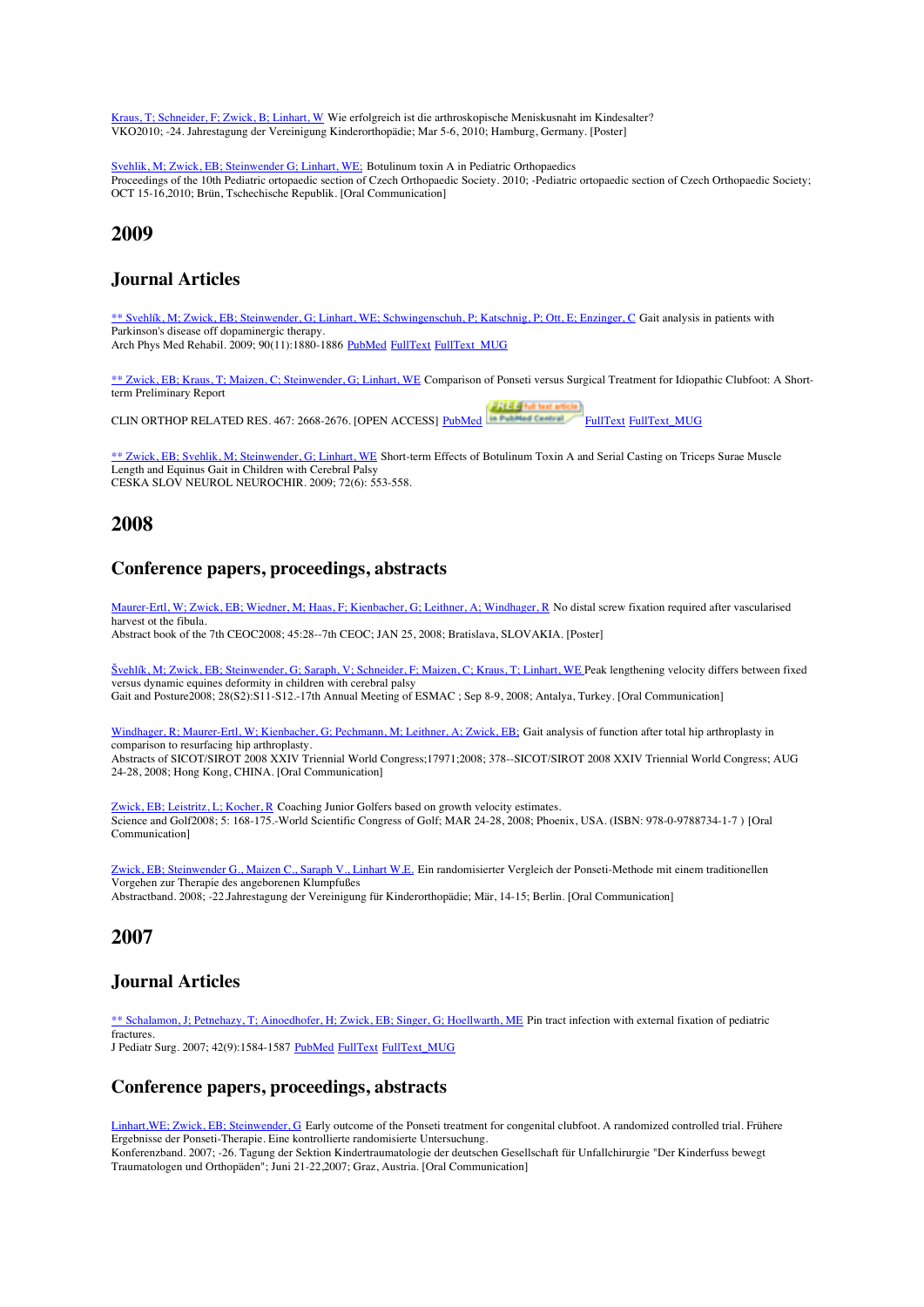Maurer-Ertl, W; Zwick, EB; Wiedner, M; Haas, F; Kienbacher, G; Leithner, A; Windhager, R Gait analysis and muscular strength measurement after vascularized harvest of the fibula.

Proceedings of the 14th ISOLS Symposium2007; 278-278.-14th ISOLS Symposium; SEP 11-14, 2007; Hamburg, GERMANY. [Poster]

Maurer-Ertl, W; Zwick, EB; Wiedner, M; Haas, F; Leithner, A; Windhager, R Die Entnahme einer gefäßgestielten Fibula hat keine Auswirkungen auf Muskelkraft oder Gangfunktion. Abstractband 29. ÖGO; 100:195.2007; -29. Jahrestagung ÖGO; JUN 14-16, 2007; Vienna, AUSTRIA. [Oral Communication]

Spendel, S; Linhart, W; Zwick, B; Schintler, MV; Hellbom, B; Scharnagl, E; Surgical separation of radio-ulnar synostosis and interposition with a local flap: Preliminary results of a new method Proceedings2007; -The 14th International Congress of the International Confederation for Plastic, Reconstructive and Aesthetic Surgery ; JUN 26 -

30, 2007 ; Berlin, Germany. [Oral Communication]

Sperl, M; Zwick, EB; Spendel, S; Linhart, WE Tarsal Coalition. Functional outcome after individualised surgical treatment. Tarsale Coalitio. Funktionelle Ergebnisse nach individueller operativer Therapie. Abstractband2007; -26.Tagung der Sektion Kindertraumatologie der deutschen Gesellschaft für Unfallchirurgie "Der Kinderfuss bewegt Traumatologen und Orthopäden"; Jun 21-22, 2007; Graz. [Oral Communication]

Wiedner, M; Haas, F; Maurer- Ertl, W; Zwick, EB; Leithner, A; Windhager, R; Scharnagl, E Hebedefektmorbidität bei Entnahme einer freien vaskularisierten Fibula. Abstractband der 45. Jahrestagung der Österr. Ges. f. Pl., Rek. und Ästh. Chir.2007; 67-68.-45. Jahrestagung der Österr. Ges. f. Pl., Rek. und Ästh. Chir.; OKT 11- 13, 2007; Linz, AUSTRIA . [Keynote lecture]

# **2006**

### **Journal Articles**

\*\* Leistritz, L; Galicki, M; Kochs, E; Zwick, EB; Fitzek, C; Reichenbach, JR; Witte, H Application of generalized dynamic neural networks to biomedical data.

IEEE Trans Biomed Eng. 2006; 53(11):2289-2299 PubMed FullText FullText MUG

\*\* Saraph, V; Zwick, EB; Steinwender, G; Auner, C; Schneider, F; Linhart, W. Leg lengthening as part of gait improvement surgery in cerebral palsy: an evaluation using gait analysis. Gait Posture. 2006; 23(1):83-90 PubMed FullText FullText\_MUG

Zwick, EB; Kraus, T; Saraph, V; Linhart WE Die Ponseti-Methode zur Therapie des angeborenen Klumpfusses. Medizinisch-orthopädische Technik. 2006; 125(5): 43-47.

# **Conference papers, proceedings, abstracts**

Ertl, W; Haas, F; Zwick, EB; Leithner, A; Windhager, R Gangfunktion nach Fibularesektion: ein Literaturupdate. -2. Interdisziplinäres Frühjahrssymposium für Plastische Chirurgie; MAR 25, 2006; Rohrmoos, AUSTRIA. [Oral Communication]

# **2005**

### **Journal Articles**

\*\* Auer-Grumbach, M; Schlotter-Weigel, B; Lochmüller, H; Strobl-Wildemann, G; Auer-Grumbach, P; Fischer, R; Offenbacher, H; Zwick, EB; Robl, T; Hartl, G; Hartung, HP; Wagner, K; Windpassinger, C; Austrian Peripheral Neuropathy Study Group Phenotypes of the N88S Berardinelli-Seip congenital lipodystrophy 2 mutation. Ann Neurol.  $2005$ ;  $57(3)$ :415-424 PubMed FullText FullText MUG

\*\* Saraph, V; Zwick, EB; Auner, C; Schneider, F; Steinwender, G; Linhart, W Gait improvement surgery in diplegic children: how long do the improvements last? J Pediatr Orthop. 2005; 25(3):263-267 PubMed FullText

\*\* Strobach, D; Kecskemethy, A; Steinwender, G; Zwick, EB Rapid identification of muscle activation profiles via optimization and smooth profile patches MATERIALWISS WERKSTOFFTECH 2005 36: 802-813. FullText FullText MUG

# **2004**

\*\* Galicki, M; Leistritz, L; Zwick, EB; Witte, H Improving generalization capabilities of dynamic neural networks. Neural Comput. 2004; 16(6):1253-1282 <u>PubMed FullText FullText\_MUG</u>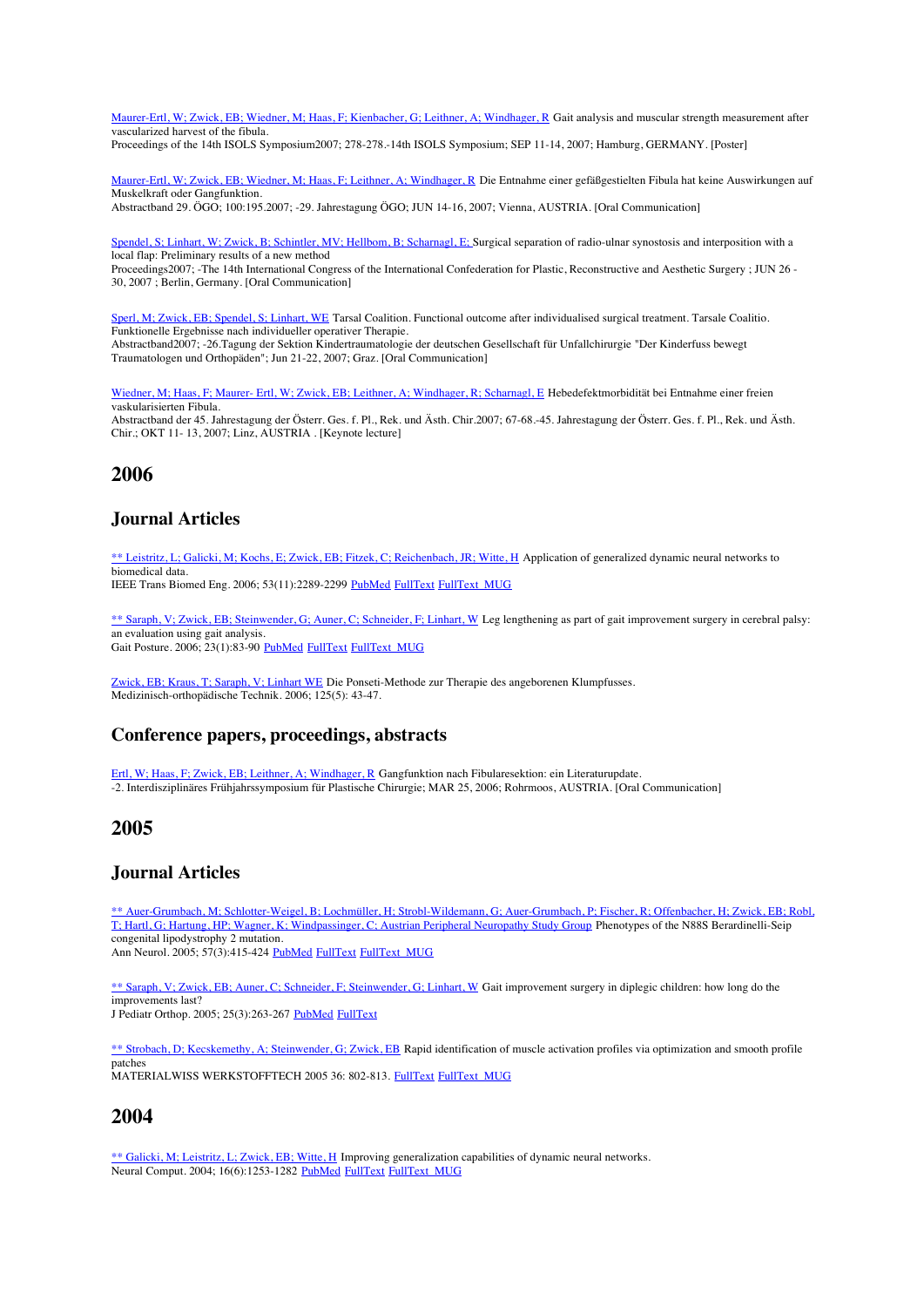\*\* Saraph, V; Roposch, A; Zwick, EB; Linhart, WE Tibial lengthening over nails in children using modified Ender nails: preliminary results of a new treatment.

J Pediatr Orthop B. 2004; 13(6):383-388 PubMed

\*\* Saraph, V; Zwick, EB; Maizen, C; Schneider, F; Linhart, WE Treatment of unicameral calcaneal bone cysts in children: review of literature and results using a cannulated screw for continuous decompression of the cyst. J Pediatr Orthop. 2004; 24(5):568-573 (- Case Report) PubMed FullText FullText MUG

\*\* Zwick, EB; Leistritz, L; Milleit, B; Saraph, V; Zwick, G; Galicki, M; Witte, H; Steinwender, G Classification of equinus in ambulatory children with cerebral palsy-discrimination between dynamic tightness and fixed contracture. Gait Posture. 2004; 20(3):273-279 PubMed FullText FullText MUG

### **Conference papers, proceedings, abstracts**

Auner, C; Clar, H; Zwick, EB; Linhart WE Epiphyseolysis capitis femorus (ECF) – klinische und radiologische Ergebnisse nach minimal invasiver In-situ-Fixation.

keine2004; -Süddeutscher Orthopädenkongress 2004 ; 29.04.–02.05.2004; Baden-Baden, Deutschland. [Oral Communication]

Auner,C; Clar, H; Zwick, E; Linhart, W.E. Epiphyseolysis capitis femoris (ECF)-klinische und radiologische Ergebnisse nach minimal invasiver Insitu-Fixation 52.Jahrestagung der Vereinigung Süddeutscher Orthopäden e.V. 29.April bis 2.Mai 2004 in Baden-Baden Orthopädische Praxis. 2004;

Clar,H; Auner, C; Wolf, M; Zwick, EB; Linhart, WE Korreliert das Fehlen eines Kopfkerns zu Therapiebeginn mit dem Auftreten einer AVN bei Patienten mit DDH. Deutscher Orthopädenkongress, 68. Jahrestagung der Deutschen Gesellschaft für Unfallchirurgie 2004 (ICC Berlin, Deutschland) keine2004; -Deutscher Orthopädenkongress, 68. Jahrestagung der Deutschen Gesellschaft für Unfallchirurgie 2004 ; OCT 19–22, 2004 ; Berlin, Germany. [Oral Communication]

# **2002**

#### **Journal Articles**

\*\* Saraph, V; Zwick, EB; Zwick, G; Dreier, M; Steinwender, G; Linhart, W. Effect of derotation osteotomy of the femur on hip and pelvis rotations in hemiplegic and diplegic children.

J Pediatr Orthop B. 2002; 11(2):159-166 PubMed FullText FullText MUG

\*\* Saraph, V; Zwick, EB; Zwick, G; Steinwender, C; Steinwender, G; Linhart, W Multilevel surgery in spastic diplegia: evaluation by physical examination and gait analysis in 25 children. J Pediatr Orthop. 2002; 22(2):150-157 PubMed FullText FullText\_MUG

\*\* Zwick, EB; Saraph, V; Zwick, G; Steinwender, C; Linhart, WE; Steinwender, G Medial hamstring lengthening in the presence of hip flexor tightness in spastic diplegia. Gait Posture. 2002; 16(3):288-296 PubMed FullText FullText MUG

Zwick, EB; Hochegger, R; Saraph, V DISG – Der dynamische Innenschuh Graz. Orthopädie-Schuhtechnik. 2002; 6: 40-43.

### **Book chapters**

Kecskemethy, A; Stolz, M; Saraph, V; Steinwender, G; Zwick, B. Improving Measure-Based simulation of the human lower extremity by a surrogate virtual mechanism.

In: Herausgeber: Lehrstuhl für Angewandte Mechanik, Technische Universität München. editors(s). Festschrift: Lehrstuhl für Angewandte Mechanik der TU München. p. 173-182.

### **2001**

### **Journal Articles**

\*\* Saraph, V; Zwick, EB; Steinwender, C; Steinwender, G; Linhart, W. Conservative management of dynamic equinus in diplegic children treated by gait improvement surgery. J PEDIATR ORTHOPAED PART B. 2001; 10(4): 287-292. PubMed FullText FullText MUG

\*\* Steinwender, G; Saraph, V; Zwick, EB; Steinwender, C; Linhart, W Hip locomotion mechanisms in cerebral palsy crouch gait. GAIT POSTURE. 2001; 13(2): 78-85. PubMed FullText FullText MUG

\*\* Steinwender, G; Saraph, V; Zwick, EB; Uitz, C; Linhart, W Complex foot deformities associated with soft-tissue scarring in children. J Foot Ankle Surg. 2001; 40(1): 42-49. (- Case Report) PubMed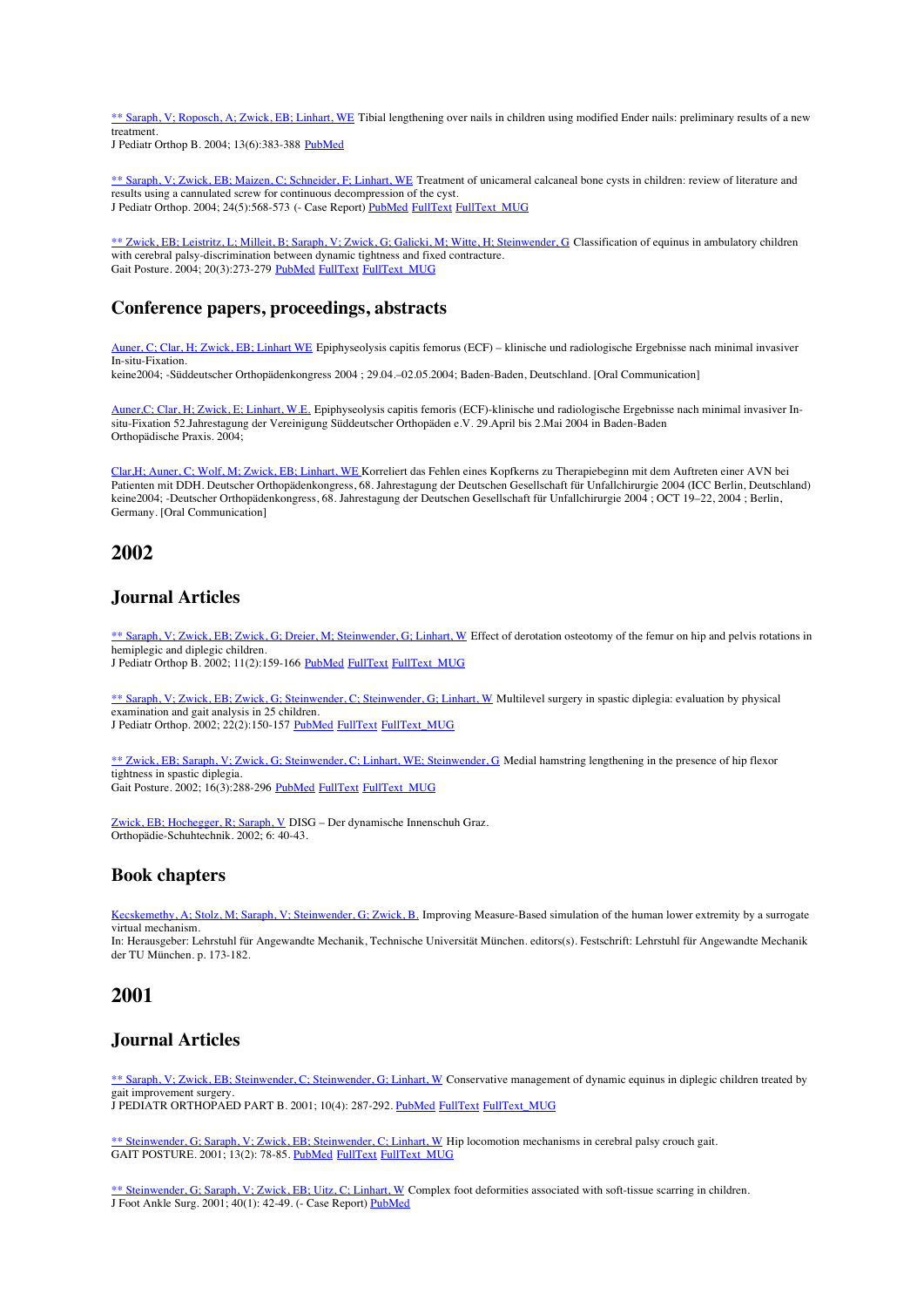\*\* Steinwender, G; Saraph, V; Zwick, EB; Uitz, C; Linhart, W. Fixed and dynamic equinus in cerebral palsy: evaluation of ankle function after multilevel surgery. J PEDIAT ORTHOPED. 2001; 21(1): 102-107. PubMed FullText FullText MUG

\*\* Zwick, EB; Saraph, V; Linhart, WE; Steinwender, G Propulsive function during gait in diplegic children: evaluation after surgery for gait improvement. J PEDIATR ORTHOPAED PART B. 2001; 10(3): 226-233. PubMed FullText FullText MUG

\*\* Zwick, EB; Saraph, V; Strobl, W; Steinwender, G Single event multilevel surgery to improve gait in diplegic cerebral palsy - a prospective controlled trial

Z Orthop Ihre Grenzgeb. 2001; 139(6): 485-489. PubMed FullText FullText MUG

# **Conference papers, proceedings, abstracts**

Saraph, V; Zwick, EB: Steinwender, G. Conservative management of spastic equinus after multi-level surgery. Abstract in Brain & Development 23(3):178, 2001; -5th International Congress on Cerebral Palsy; 7-10 Juni ; Bled, Slowenien. [Oral Communication]

Saraph, V; Zwick, EB; Steinwender, G. The fixed internal rotation deformity of the hip in cerebral palsy. Abstract in Brain & Development 23(3): 179. 2001; -5th International Congress on Cerebral Palsy; 7-10 Juni ; Bled, Slowenien. [Oral Communication]

Saraph, V; Zwick, EB; Steinwender, G. Dynamic equinus deformity in diplegic cerebral palsy. Abstract in Gait & Posture 14: 122 2001; -European Society for Movement Analysis in Adults and Children (ESMAC)-Annual Meeting,; 12-14 Oktober ; Rome, Italien. [Oral Communication]

Saraph, V; Zwick, EB; Steinwender, G. Changes in hip and pelvis rotations in Hemiplegic and diplegic children after correction of bony internal rotation deformity of the hip. Abstract in Gait & Posture 14: 175-6. 2001; -European Society for Movement Analysis in Adults and Children (ESMAC)-Annual Meeting, ; 12-14

Oktober; Rome, Italien. [Oral Communication]

Zwick, EB; Saraph, V: Steinwender, G. The propulsive function of the hip extensors in diplegic gait. EB Zwick, Saraph V, G. Steinwender. Abstract in Brain & Development 23(3):178. 2001; -5th International Congress on Cerebral Palsy; 7-10 Juni ; Bled, Slowenien. [Oral Communication]

Zwick, EB; Saraph, V; Steinwender, G. Medial hamstring lengthening in the presence of hip flexor spasticity in diplegic cerebral palsy. Abstract in Gait & Posture 14: 149. 2001; -European Society for Movement Analysis in Adults and Children (ESMAC)-Annual Meeting, ; 12-14 Oktober; Rome, Italien. [Oral Communication]

Zwick, EB; Saraph, V; Steinwender, G. Gait improvement surgery in cerebral diplegia. A prospective controlled trial. Abstract in Brain & Development 23(3): 179-180. IF: 1.231 2001; -5th International Congress on Cerebral Palsy; 7-10 Juni ; Bled, Slowenien. [Oral Communication]

# **2000**

### **Journal Articles**

\*\* Saraph, V; Zwick, EB; Uitz, C; Linhart, W; Steinwender, G The Baumann procedure for fixed contracture of the gastrosoleus in cerebral palsy. Evaluation of function of the ankle after multilevel surgery. J BONE JOINT SURG-BRIT VOL. 2000; 82(4): 535-540. PubMed FullText

\*\* Steinwender, G; Saraph, V; Scheiber, S; Zwick, EB; Uitz, C; Hackl, K Intrasubject repeatability of gait analysis data in normal and spastic children. CLIN BIOMECH. 2000; 15(2): 134-139. PubMed FullText FullText\_MUG

\*\* Steinwender, G; Saraph, V; Zwick, EB; Uitz, C; Linhart, W Assessment of hip rotation after gait improvement surgery in cerebral palsy. Acta Orthop Belg. 2000; 66(3): 259-264. PubMed

Steinwender, G; Saraph, V; Zwick, EB; Uitz, C; Linhart, W. 6. Assessment of gait improvement surgery in diplegic children using computerised gait analysis. (Untersuchungen Von Gangverbessernden Operationen Bei Diplegischen Kindern Unter Verwendung Von Computerunterstützter Ganganalyse). ACTA CHIR AUST. 2000; 32(5): 237-241.

### **Book chapters**

Steinwender, G; Saraph, V; Zwick, EB; Steinwender, C; Florian, G; Linhart, WE. Neuroorthopädie und Rheumaorthopädie des Kindes (Praktische Orthopädie Proceeding 40) (Praktische Orthopädie) (Taschenbuch) Zerebralparese und Tibiahemimelie – vom Rollstuhl auf die Beine.; Steinkopff-Verlag Darmstadt; 2000. pp. 27-32. (ISBN 3798512558)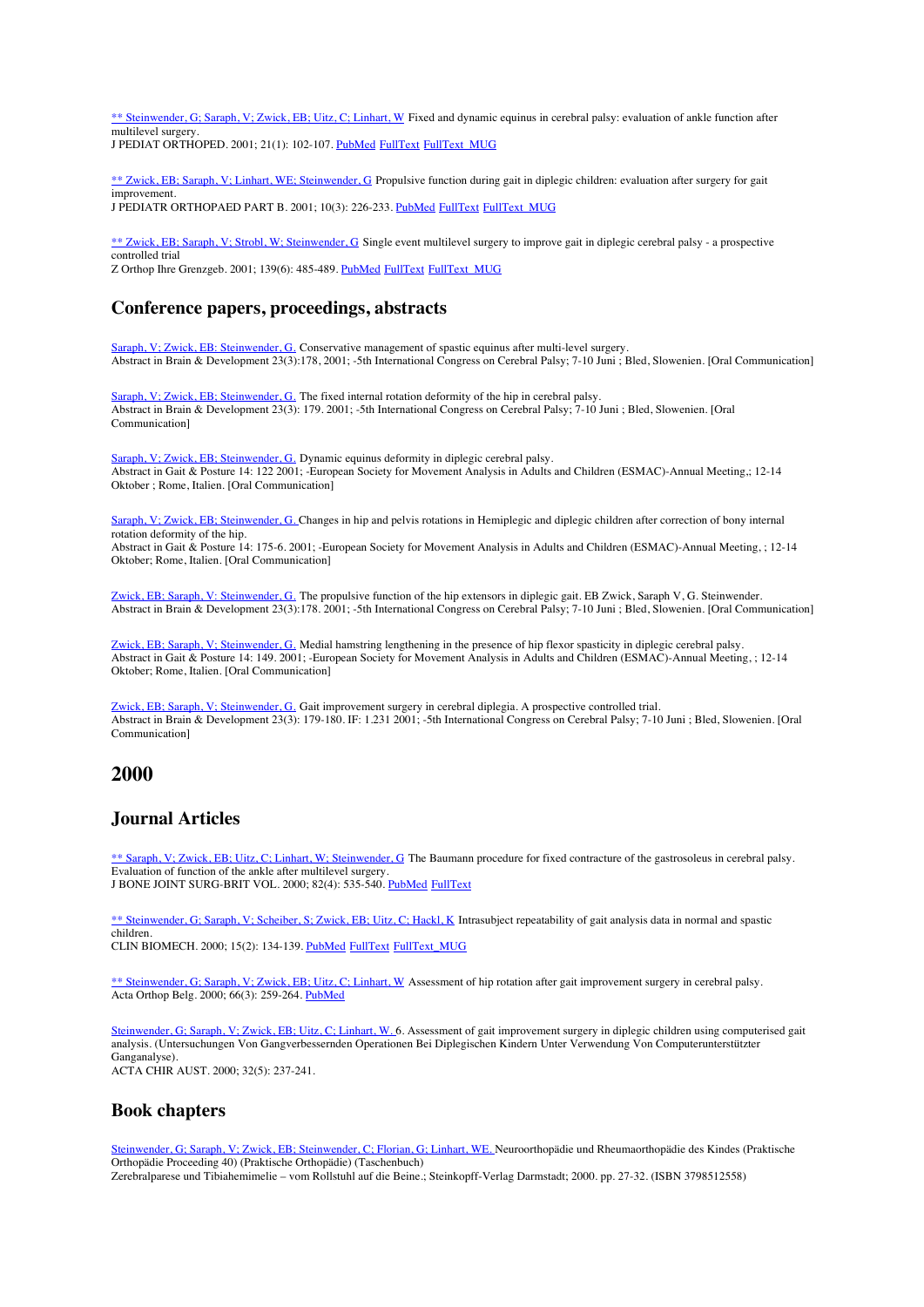# **1999**

# **Journal Articles**

Zwick, EB; Steinwender, G; Saraph, V; Hackl, K; Niethard, FU Ein orthopädisches Konzept, um die Mobilität spastisch bewegungsgestörter Kinder zu erhalten.' (An orthopaedic concept for maintaining the mobility of children with spastic movement disorders). Krankengymnastik. 1999; 51: 44-51.

### **Conference papers, proceedings, abstracts**

Kienast, G; Bachmann, D; Steinwender, G; Zwick, EB; Saraph, V. Determination of gait patterns in children with cerebral palsy using cluster analysis Gait & Posture (10)1:57,1999; -European Society for Movement Analysis in Adults and Children (ESMAC) - Annual Meeting; September 23-25; Heidelberg, Deutschland. [Oral Communication]

Saraph, V; Zwick, EB; Steinwender, G. Untersuchung der Operation nach Baumann zur Korrektur des spastischen Spitzfußes bei infantiler Zerebralparese. Zeitschrift für Orthopädie und ihre Grenzgebiete 137-A:4,I-13,1999; -Deutscher Orthopädenkongreß; Oktober 14-17; Wiesbaden, Deutschland. [Oral

Communication]

Saraph, V; Zwick, EB; Steinwender, G. Fixed equinus in cerebral palsy: Evaluation of ankle function after the Baumann procedure using gait analysis. Gait & Posture (10)1:69, 1999; -European Society for Movement Analysis in Adults and Children (ESMAC)-Annual Meeting, ; September 23-25; Heidelberg, Deutschland. [Oral Communication]

Steinwender, G; Saraph, V; Scheiber, S; Zwick, EB; Hackl, K. Intrasubject repeatability of kinematic and kinetic data in normal and spastic children Abstract in Gait & Posture (10) 1:57-58, 1999; -European Society for Movement Analysis in Adults and Children (ESMAC)-Annual Meeting, ; September 23-25; Heidelberg, Deutschland. [Oral Communication]

Zwick, EB; Saraph, V; Uitz, C; Steinwender, G. Kinetic evaluation of the hip and ankle joint after multi-level surgery Abstract in Gait & Posture (10) 1:61.; 1999; -European Society for Movement Analysis in Adults and Children (ESMAC) - Annual Meeting, ; September 23-25; Heidelberg, Deutschland. [Oral Communication]

# **1998**

### **Journal Articles**

\*\* Biedert, RM; Zwick, EB Ligament-muscle reflex arc after anterior cruciate ligament reconstruction: electromyographic evaluation. Arch Orthop Trauma Surg. 1998; 118(1-2):81-84 PubMed

#### **Book chapters**

Zwick, EB; Niethard, FU The Child's Knee in Neuromuscular Disorders. In: de Pablos, J; editors(s). The Immature Knee. Barcelona: biblio stm; p. 381. (ISBN: 978-0-9788734-1-7)

Zwick, EB; Niethard, FU The knee in neurologic disorders. In: de Pablos, J; editors(s). The immature knee. Barcelona: biblio stm; (ISBN: 84-458-0707-2)

### **1997**

### **Journal Articles**

\*\* Pawelka, S; Kopf, A; Zwick, E; Bhm, T; Kranzl, A Comparison of two insole materials using subjective parameters and pedobarography (pedarsystem).

Clin Biomech (Bristol, Avon). 1997; 12(3):S6-S7 PubMed

### **Conference papers, proceedings, abstracts**

Zwick, EB; Doederlein, L; Berghof, R The influence of an intensive short period physiotherapy regime on gait function in diplegic cerebral palsy. Gait and Posture1997; 5(1):76-76.-Annual Meeting of the European Society for Movement Analysis in Children; SEPT 12-14, 1997; Dublin, IRELAND. [Oral Communication]

# **1996**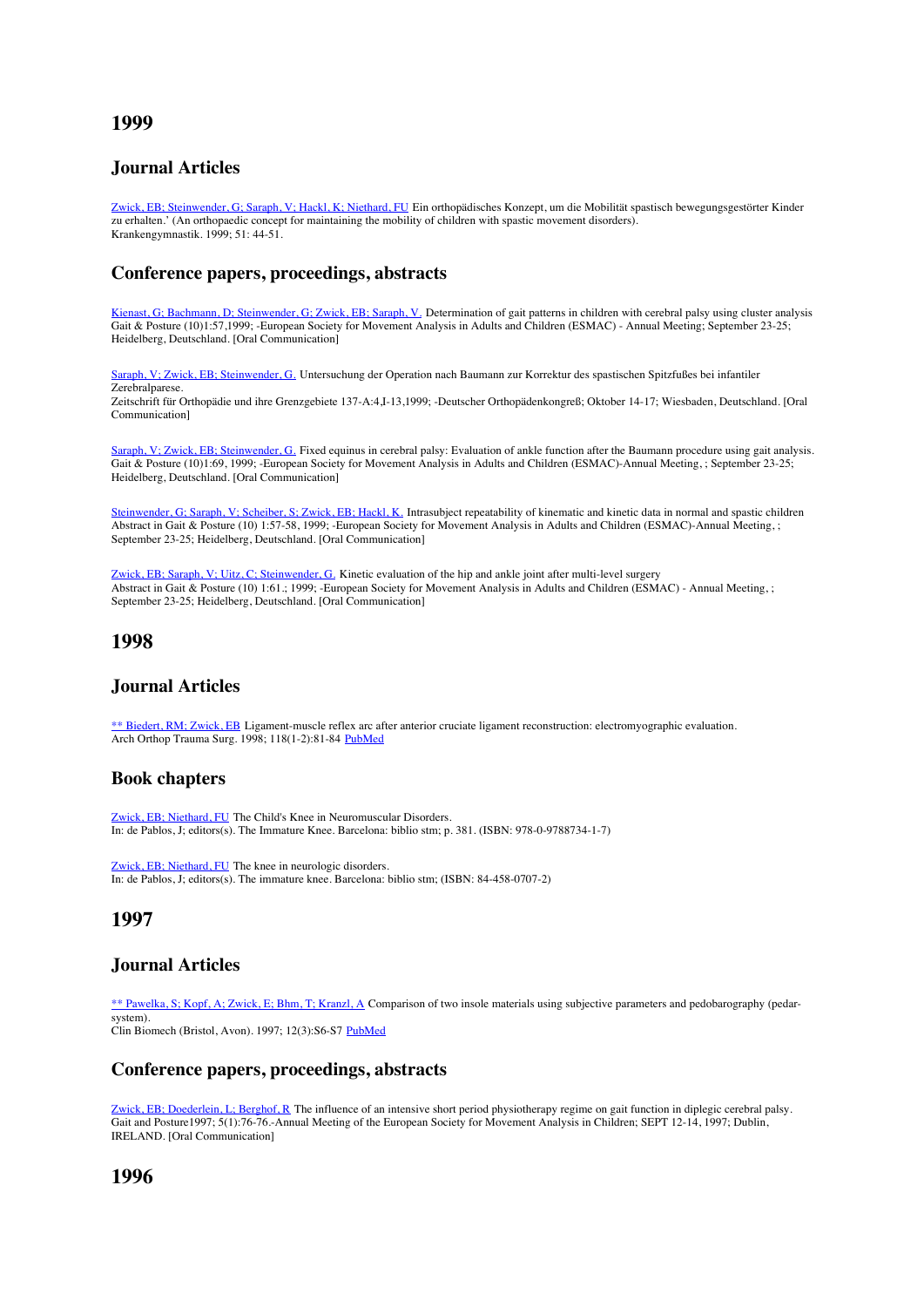Zwick, EB; Doederlein, L; Berghof, R The influence of an intensive short period physiotherapy regime on gait function in diplegic cerebral palsy. Gait and Posture1996; 5(1):76-76.-Annual Meeting of the European Society for Movement Analysisin Children; SEPT 12-14, 1996; Dublin, IRELAND. [Oral Communication]

# **1995**

# **Journal Articles**

\*\* Millesi, W; Schobel, G; Bochdansky, TL; Zwick, EB Evaluation of long-term results and donor site defects following transposition of connective tissue flaps

Handchir Mikrochir Plast Chir. 1995; 27(2):66-71 PubMed

Zwick, EB Zeit-Frequenzanalysen (TFA) des Oberflächen-EMGs des M. soleus beim Gehen. Rehabilitace A Fyzikalni Lekardtvi. 1995; 1(3-4): 153-155.

### **Conference papers, proceedings, abstracts**

Zwick, EB; Bach, C; Wurnig, C; Gait analyisi in patients with distal femur resection replaced by a hinge knee design. Gait and Posture1995; 3(4):290-291.-Annual conference of the European Society for Movement Analysis in Children; OKT 27-30, 1995; Enschede, NEDERLANDS. [Oral Communication]

Zwick, EB; Doederlein, L; Berghof, R; The clinical interpretation of gait analysis data in diplegic cerebral palsy - an estimation problem? Gait and Posture1995; 3(4):281-282.-Annual conference of the European Society for Movement Analysis in Children; OKT 27-30, 1995; Enschede, NEDERLANDS. [Oral Communication]

Zwick, EB; Doederlein L; Siebel A; Berhof R The clinical interpretation of gait analysis data in diplegic cerebral palsy - An estimation problem. Gait and Posture1995; 3(4):281-282.-Annual Conference of the European Society for Movement Analysis in Children; OKT 27-30, 1995; Enschede, NEDERLANDS. [Oral Communication]

Zwick, EB; Doederlein L; Siebel A; Berhof R The clinical interpretation of gait analysis data in diplegic cerebral palsy - An estimation problem. Gait and Posture1995; 3(4):281-282.-Annual conference of the European Society for Movement Analysis in Children; OKT 27-30; Enschede, NEDERLANDS. [Oral Communication]

Zwick, EB; Kollmitzer, J Zeit-Frequenzanalysen (TFA) des Oberflächen-EMGs des M. soleus beim Gehen. Rehabilitace A Fyzikalni Lekarstvi1995; 1(3-4):191-192.-Sportforum Höhenschonhausen, EMG Meeting; OKT 9-10, 1994; Berlin, Germany. [Oral Communication]

# **1994**

### **Journal Articles**

\*\* Zwick, EB Development and evaluation of a method for studying coordination patterns of shoulder muscles in locomotion with crutches Wien Klin Wochenschr. 1994; 106(12): 384-386. PubMed

### **Conference papers, proceedings, abstracts**

Zwick, EB; Winter, DA; Pardo, RD A phase-dependent time base normalization of averaged electromyographic signals in pathological gait. Gait and Posture1994; 2(1):42-43.-Annual Metting of the European Society for Movement Analysis in Chidren; OKT 29-30, 1993; Exeter, ENGLAND. [Oral Communication]

# **1993**

### **Journal Articles**

\*\* Wanke, T; Lahrmann, H; Formanek, D; Zwick, B; Merkle, M; Zwick, H The effect of opioids on inspiratory muscle fatigue during inspiratory resistive loading. Clin Physiol. 1993; 13(4): 349-360. PubMed

# **Conference papers, proceedings, abstracts**

Zwick, EB; Ernst, E; Cyclic: A laboratory software package for the analysis of electromyographic patterns in cyclic movements. Gait and Posture1993; 1(2):122-123.-Inaugural Meeting of the European Paediatric Gait Analysis Group; OKT 30-31; 1992; Oswestry, ENGLAND. [Oral Communication]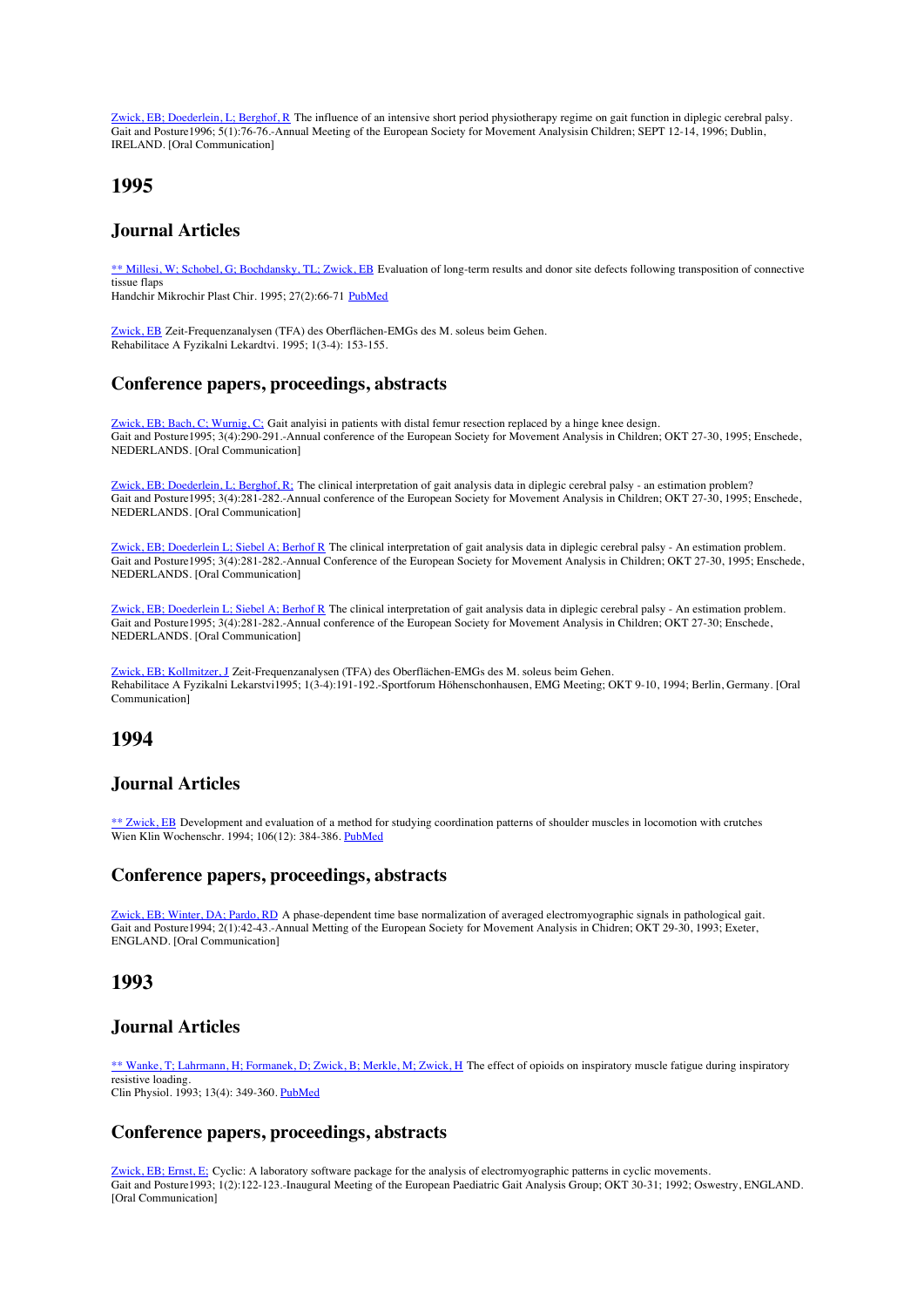# **1992**

Zwick, EB; 'Cyclic' - A software package for the analysis of phasic muscular activity in cyclic movements. Gait and Posture1992; 1(3):122-123.-Meeting of the European Pediatric Gait Analysis Group; OKT, 1992; Oswestry, ENGLAND. [Oral Communication]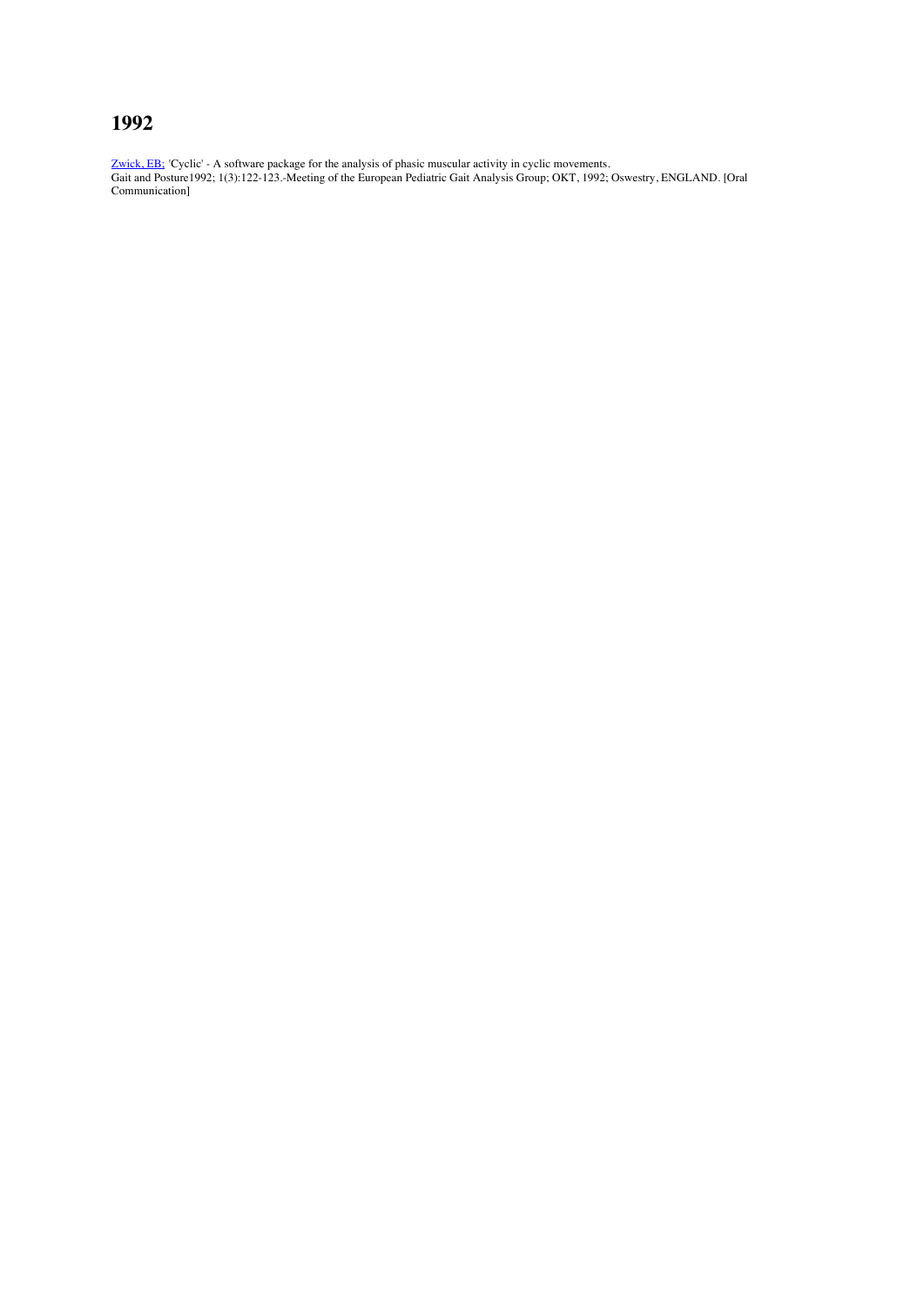# **Presentations at scientific conferences**

Katschnig, P; Schwingenschuh, P; Jehna, M; Seiler, S; Svehlik, M; Petrovic, K; Ropele, S; Zwick, EB; Fazekas, F; Schmidt, R; Enzinger, C Altered functional organization of the motor system related to ankle movements in Parkinson's disease – insights from functional MRI The 10th International Conference of Alzheimer's & Parkinson's Diseases; MAR 9-13, 2011; Barcelona, Spain. 2011. [Poster]

Katschnig, P; Schwingenschuh, P; Jehna, M; Svehlik, M; Petrovic, K; Ropele, S; Zwick, E; Ott, E; Fazekas, F; Schmidt, R; Enzinger, C Altered functional organisation of the motor system related to ankle movements in Parkinson's disease - insights from functional MRI J NEUROL. 2011; 258: 87-87.-ENS; MAY 21-31, 2011; Lisbon. [Poster]

Katschnig, P; Schwingenschuh,P; Jehna, M; Svehlik, M; Petrovic, K; Ropele, S; Zwick, EB; Ott, E; Fazekas, F; Schmidt, R; Enzinger, C Altered functional organization of the motor system related to ankle movements in Parkinson's disease – insights from functional MRI 9. Jahrestagung der Österreichischen Gesellschaft für Neurologie ; MAR 16-19, 2011; Vienna, AUSTRIA. 2011. [Poster]

Kraus, T; Zwick, EB; Svehlik, M; Steinwender, G; Linhart, WE Gait modifications to unload the hip in children with LCP www.esmac2011.com. 2011; -20th annual meeting of ESMAC; Sept, 12-17, 2011; Vienna. [Poster]

Svehlik, M; Kraus, T; Steinwender, G; Linhart, W; Zwick, E Gait modifications to unload the hip in children with Legg-Calvé-Perthes disease SICOT; XXV Triennial World Congress 2011, Prague, Czech Republic. 2011; -SICOT, XXV Triennial World Congress; SEPT 6-9 2011 ; Prague, Czech Republic. [Poster]

Katschnig, P; Schwingenschuh, P; Jehna, M; Svehlik, M; Petrovic, K; Ropele, S; Zwick, EB; Ott, E; Fazekas, F; Schmidt, R; Enzinger, C Abweichungen in der Organisation der Sensomotorik und Effekt von L-Dopa bei Parkinson im Vergleich zu Gesunden 10. Österreichisches fMRT Symposium; DEC 4, 2010; Graz, Österreich. 2010. [Oral Communication]

Kraus, T; Schneider, F; Zwick, B; Linhart, W Wie erfolgreich ist die arthroskopische Meniskusnaht im Kindesalter? VKO2010; -24. Jahrestagung der Vereinigung Kinderorthopädie; Mar 5-6, 2010; Hamburg, Germany. [Poster]

Svehlik, M; Zwick, EB; Steinwender G; Linhart, WE; Botulinum toxin A in Pediatric Orthopaedics Proceedings of the 10th Pediatric ortopaedic section of Czech Orthopaedic Society. 2010; -Pediatric ortopaedic section of Czech Orthopaedic Society; OCT 15-16,2010; Brün, Tschechische Republik. [Oral Communication]

Zwick, EB Überblick über die orthopädischen Probleme bei Jugendlichen und jungen Erwachsenen mit CF. Österreichisches CF Expertentreffen; FEB 26-27, 2010; Salzburg, AUSTRIA. 2010. [Oral Communication]

Švehlík, M; Zwick, EB; Steinwender, G; Saraph, V; Linhart, W; 3D analýza chùze pomáhá rozlišit fixní a dynamický pes equinus u pacientù s DMO Neuroortopedicke sympozium Jánské Láznì; January 12-15, 2009; Jánské Láznì. 2009. [Oral Communication]

Zwick, EB ITB (IntraThecal Baclofen) for the treatment of spasticity in CP children. International ITB User Group Meeting; JUN 4-5, 2009; Bozen, ITALY. 2009. [Oral Communication]

Zwick, EB Coaching from Fundamentals to Take-Off. Titleist Performance Institue, Junior Fitness Seminar; OCT 26-27, 2009; Madrid, SPAIN. 2009. [Oral Communication]

Zwick, EB Coaching from Take-Off through Adloescence. Titleist Performance Institue, Junior Fitness Seminar; OCT 3-4, 2009; Providence, USA. 2009. [Oral Communication]

Zwick, EB Individualization of Long-Term-Athlete-Development Concepts. Titleist Performance Institute, Junior Fitness Seminar; JAN 24-25, 2009; Orlando, USA. 2009. [Oral Communication]

Zwick, EB; Kocher, R MyTPI ein innovatives Sportmedizinisches Konzept. GOTS – Sportärztewoche 2009; DEC 8, 2009; Zell am See, AUSTRIA. 2009. [Oral Communication]

Zwick, EB; Kocher, R Trainingssteuerung bei Kindern. GOTS – Sportärztewoche 2009; DEC 7, 2009; Zell am See, AUSTRIA. 2009. [Oral Communication]

Zwick, EB; Steinwender, G Indikation und Planung gangbild- und stehverbessernder Operationen. 9. Internationales Symposium fur Neuroorthopädie & Rehabilitation; OCT 9-10, 2009; Bad Aussee, AUSTRIA. 2009. [Oral Communication]

Zwick, EB; Steinwender, G; Švehlík, M; Linhart, W; Multilevel surgery in cerebral palsy International Symposium of Neuro-orthopaedics and Rehabilitation; OCT 9-10, 2009; Bas Aussee. 2009. [Oral Communication]

Maurer-Ertl, W; Windhager, R; Zwick, EB; Kienbacher, G; Pechmann, M; Leithner, A; Gait analysis total hip replacement versus artificial surface replacement.

EFORT Spring Travelling Fellowship in Austria; APR 13-19, 2008; Graz, AUSTRIA. 2008. [Oral Communication]

Maurer-Ertl, W; Zwick, EB; Kienbacher, M; Pechmann, M; Leithner, A; Windhager, R; Ganganalyse vor und nach Hüfttotalendoprothese MIS modifizierter Watson Jones versus dorsaler Zugang.

Wissenschaftliche Sitzung der ÖGO; MAR 28, 2008; Innsbruck, AUSTRIA. 2008. [Oral Communication]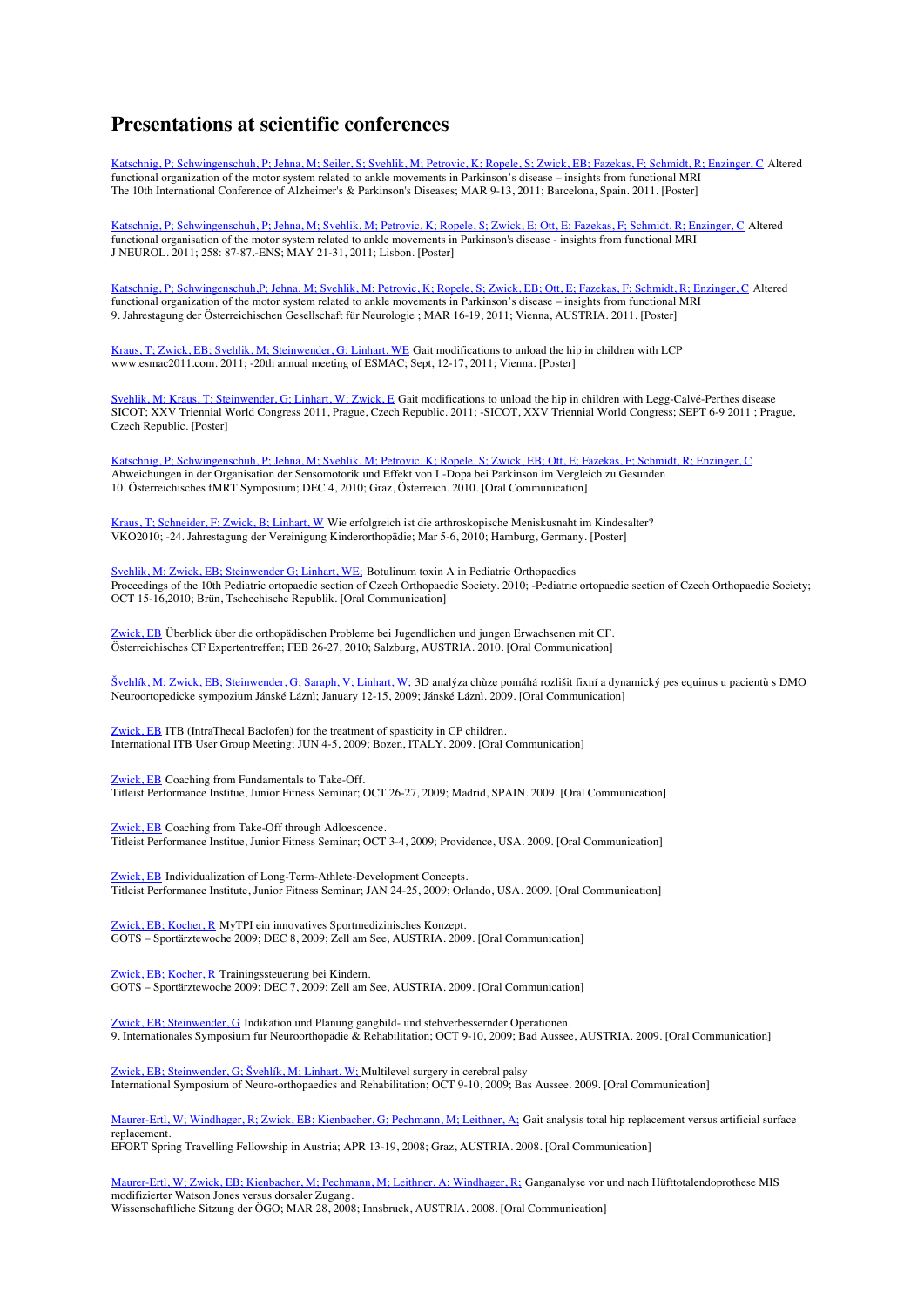Maurer-Ertl, W; Zwick, EB; Wiedner, M; Haas, F; Kienbacher, G; Leithner, A; Windhager, R No distal screw fixation required after vascularised harvest ot the fibula.

Abstract book of the 7th CEOC2008; 45:28--7th CEOC; JAN 25, 2008; Bratislava, SLOVAKIA. [Poster]

Švehlík, M; Zwick, EB; Steinwender, G; Saraph, V; Schneider, F; Maizen, C; Kraus, T; Linhart, WE Peak lengthening velocity differs between fixed versus dynamic equines deformity in children with cerebral palsy Gait and Posture2008; 28(S2):S11-S12.-17th Annual Meeting of ESMAC ; Sep 8-9, 2008; Antalya, Turkey. [Oral Communication]

Wiedner, M; Haas, F; Maurer- Ertl, W; Zwick, EB; Leithner, A; Windhager, R; Scharnagl, E Ästhetisches und funktionelles Ergebnis an der Hebestelle bei Entnahme einer freien vaskularisierten Fibula. 30. Jahrestagung der Deutschsprachigen Arbeitsgemeinschaft für Mikrochirurgie der peripheren Nerven und Gefäße; NOV 20- 22, 2008; Innsbruck,

AUSTRIA. 2008. [Oral Communication]

Windhager, R; Maurer-Ertl, W; Kienbacher, G; Pechmann, M; Leithner, A; Zwick, EB; Gait analysis of function after total hip arthroplasty in comparison to resurfacing hip arthroplasty. Abstracts of SICOT/SIROT 2008 XXIV Triennial World Congress;17971;2008; 378--SICOT/SIROT 2008 XXIV Triennial World Congress; AUG

24-28, 2008; Hong Kong, CHINA. [Oral Communication]

Zwick, EB, Leistritz, L; Kocher, R Individualization of LTAD comcepts. Do you know your junior? World Golf Fitness Summit; OKT 16-19, 2008; Anaheim, USA. 2008. [Oral Communication]

Zwick, EB; Leistritz, L; Kocher, R Coaching Junior Golfers based on growth velocity estimates. Science and Golf2008; 5: 168-175.-World Scientific Congress of Golf; MAR 24-28, 2008; Phoenix, USA. (ISBN: 978-0-9788734-1-7 ) [Oral Communication]

Zwick, EB; Steinwender G., Maizen C., Saraph V., Linhart W.E. Ein randomisierter Vergleich der Ponseti-Methode mit einem traditionellen Vorgehen zur Therapie des angeborenen Klumpfußes Abstractband. 2008; -22.Jahrestagung der Vereinigung für Kinderorthopädie; Mär, 14-15; Berlin. [Oral Communication]

Linhart,WE; Zwick, EB; Steinwender, G Early outcome of the Ponseti treatment for congenital clubfoot. A randomized controlled trial. Frühere Ergebnisse der Ponseti-Therapie. Eine kontrollierte randomisierte Untersuchung. Konferenzband. 2007; -26. Tagung der Sektion Kindertraumatologie der deutschen Gesellschaft für Unfallchirurgie "Der Kinderfuss bewegt Traumatologen und Orthopäden"; Juni 21-22,2007; Graz, Austria. [Oral Communication]

Maurer-Ertl, W; Zwick, EB; Wiedner, M; Haas, F; Kienbacher, G; Leithner, A; Windhager, R Gait analysis and muscular strength measurement after vascularized harvest of the fibula. Proceedings of the 14th ISOLS Symposium2007; 278-278.-14th ISOLS Symposium; SEP 11-14, 2007; Hamburg, GERMANY. [Poster]

Maurer-Ertl, W; Zwick, EB; Wiedner, M; Haas, F; Leithner, A; Windhager, R Die Entnahme einer gefäßgestielten Fibula hat keine Auswirkungen auf

Muskelkraft oder Gangfunktion. Abstractband 29. ÖGO; 100:195.2007; -29. Jahrestagung ÖGO; JUN 14-16, 2007; Vienna, AUSTRIA. [Oral Communication]

Spendel, S; Linhart, W; Zwick, B; Schintler, MV; Hellbom, B; Scharnagl, E; Surgical separation of radio-ulnar synostosis and interposition with a local flap: Preliminary results of a new method

Proceedings2007; -The 14th International Congress of the International Confederation for Plastic, Reconstructive and Aesthetic Surgery ; JUN 26 - 30, 2007 ; Berlin, Germany. [Oral Communication]

Sperl, M; Zwick, EB; Spendel, S; Linhart, WE Tarsal Coalition. Functional outcome after individualised surgical treatment. Tarsale Coalitio. Funktionelle Ergebnisse nach individueller operativer Therapie. Abstractband2007; -26.Tagung der Sektion Kindertraumatologie der deutschen Gesellschaft für Unfallchirurgie "Der Kinderfuss bewegt Traumatologen und Orthopäden"; Jun 21-22, 2007; Graz. [Oral Communication]

Wiedner, M; Haas, F; Maurer- Ertl, W; Zwick, EB; Leithner, A; Windhager, R; Scharnagl, E Hebedefektmorbidität bei Entnahme einer freien vaskularisierten Fibula.

Abstractband der 45. Jahrestagung der Österr. Ges. f. Pl., Rek. und Ästh. Chir.2007; 67-68.-45. Jahrestagung der Österr. Ges. f. Pl., Rek. und Ästh. Chir.; OKT 11- 13, 2007; Linz, AUSTRIA . [Keynote lecture]

Ertl, W; Haas, F; Zwick, EB; Leithner, A; Windhager, R Gangfunktion nach Fibularesektion: ein Literaturupdate. -2. Interdisziplinäres Frühjahrssymposium für Plastische Chirurgie; MAR 25, 2006; Rohrmoos, AUSTRIA. [Oral Communication]

Schalamon, J; Petnehazy, T; Ainoedhofer, H; Zwick, EB; Singer, G; Hoellwarth, ME Pin Tract Infection with External Fixation of Pediatric Fractures European Congress of Paediatric Surgery; MAY 10-13; Maastricht, Netherlands. 2006. [Oral Communication]

Auner, C; Clar, H; Zwick, EB; Linhart WE Epiphyseolysis capitis femorus (ECF) – klinische und radiologische Ergebnisse nach minimal invasiver In-situ-Fixation.

keine2004; -Süddeutscher Orthopädenkongress 2004 ; 29.04.–02.05.2004; Baden-Baden, Deutschland. [Oral Communication]

Auner,C; Clar, H; Zwick, E; Linhart, W.E. Epiphyseolysis capitis femoris (ECF)-klinische und radiologische Ergebnisse nach minimal invasiver Insitu-Fixation 52.Jahrestagung der Vereinigung Süddeutscher Orthopäden e.V. 29.April bis 2.Mai 2004 in Baden-Baden Orthopädische Praxis. 2004;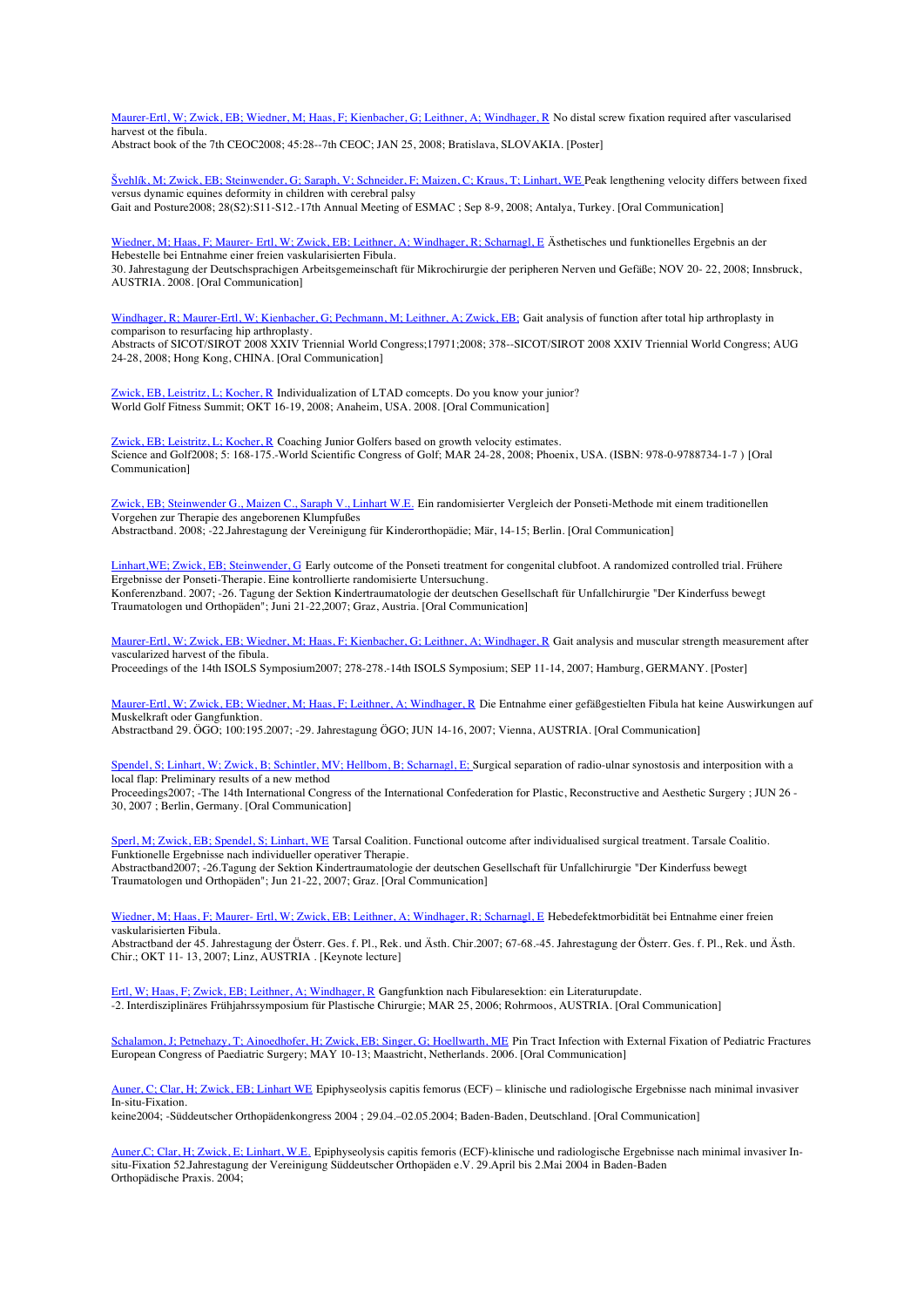Clar,H; Auner, C; Wolf, M; Zwick, EB; Linhart, WE Korreliert das Fehlen eines Kopfkerns zu Therapiebeginn mit dem Auftreten einer AVN bei Patienten mit DDH. Deutscher Orthopädenkongress, 68. Jahrestagung der Deutschen Gesellschaft für Unfallchirurgie 2004 (ICC Berlin, Deutschland) keine2004; -Deutscher Orthopädenkongress, 68. Jahrestagung der Deutschen Gesellschaft für Unfallchirurgie 2004 ; OCT 19–22, 2004 ; Berlin, Germany. [Oral Communication]

Linhart, WE; Schneider, F; Zwick, B Der Hüft-/Knieschmerz im Kindesalter-Wie stelle ich die richtige Diagnose? 50.Ausseer Symposium; Mai,6-9,2004; Kurhaus Bad Aussee. 2004. [Oral Communication]

Kecskeméthy, A; Strohbach, D; Steinwender, G; Zwick, EB; Saraph, V; Stolz, M. Improvements in measure-based simulation of the human lower extremity.

IASTED Conference on Biomechanics; 30th Juni – 2 Juli; Rhodes, Griechenland. 2003. [Oral Communication]

Maizen, C; Steinwender, Ch., Saraph, V; Zwick, EB, Linhart, WE Die Sprunggelenksfunktion neun Jahre nach komplexer Fußkorrektur bei idiopathischem Klumpfuß

16.Jahrestagung der deutschsprachigen Vereinigung für Kinderorthopädie; Mär 8-9,2002; Innsbruck, Austria. 2002. [Keynote lecture]

Zwick EB,; Saraph, V; Steinwender, G; Linhart, WE Recurvatum bei infantiler Cerebralparese 16. Jahrestagung der deutschsprachigen Vereinigung für Kinderorthopädie; Mär 8-9, 2002; Innsbruck, Austria. 2002. [Oral Communication]

Saraph, V; Zwick, B; Steinwender, G. Die Korrektur von komplexen Fußdeformitäten im Kindesalter mit dem Ringfixateur. 20. Steirisch-Slowenische Unfalltagung und 17. Grenzlandtagung ; Oktober 26-27 ; Grazer Congress-Convention Centre, Graz, Österreich. 2001. [Oral Communication]

Saraph, V; Zwick, EB: Steinwender, G. Conservative management of spastic equinus after multi-level surgery. Abstract in Brain & Development 23(3):178, 2001; -5th International Congress on Cerebral Palsy; 7-10 Juni ; Bled, Slowenien. [Oral Communication]

Saraph, V; Zwick, EB; Steinwender, G. The fixed internal rotation deformity of the hip in cerebral palsy. Abstract in Brain & Development 23(3): 179. 2001; -5th International Congress on Cerebral Palsy; 7-10 Juni ; Bled, Slowenien. [Oral Communication]

Saraph, V; Zwick, EB; Steinwender, G. Dynamic equinus deformity in diplegic cerebral palsy. Abstract in Gait & Posture 14: 122 2001; -European Society for Movement Analysis in Adults and Children (ESMAC)-Annual Meeting,; 12-14 Oktober ; Rome, Italien. [Oral Communication]

Saraph, V; Zwick, EB; Steinwender, G. Changes in hip and pelvis rotations in Hemiplegic and diplegic children after correction of bony internal rotation deformity of the hip.

Abstract in Gait & Posture 14: 175-6. 2001; -European Society for Movement Analysis in Adults and Children (ESMAC)-Annual Meeting, ; 12-14 Oktober; Rome, Italien. [Oral Communication]

Saraph, V; Zwick, EB; Steinwender, G. Fixed And Dynamic Equinus In Cerebral Palsy: Evaluation Of Ankle Function After Multi-Level Surgery Using Clinical Examination And Gait Analysis.

Biomechanics of the Lower Limb in Health, Disease and Rehabilitation; 10-12 September; University of Salford, Großbritannien. 2001. [Oral Communication]

Saraph, V; Zwick, EB; Steinwender, G. Gait Improvement Surgery In Diplegic Children: Evaluation By Clinical Examination And Gait Analysis. Biomechanics of the Lower Limb in Health, Disease and Rehabilitation. ; 10-12 September; University of Salford, Großbritannien. 2001. [Oral Communication]

Saraph, V; Zwick, EB; Steinwender, G. Der Einfluss von Mehretageneingriffen auf die Funktion des dynamischen Spitzfußes 6. Internationales Symposium: Aktuelle Probleme der Neuroorthopädie und Rehabilitation. ; 14-15 September ; Allg. und Orthopädisches Landeskrankenhaus Stolzalpe, Murau, Österreich.. 2001. [Oral Communication]

Steinwender, G; Saraph, V; Zwick, EB. True or Pseudo-Adduction in Diplegic gait. Evaluation using gait analysis. Biomechanics of the Lower Limb in Health, Disease and Rehabilitation. ; 10-12 September; University of Salford, Großbritannien. 2001. [Oral Communication]

Steinwender, G. Saraph, V; Zwick, EB. Qualitätssicherung in der Behandlung. 6. Internationales Symposium: Aktuelle Probleme der Neuroorthopädie und Rehabilitation. ; 14-15 September ; Allg. und Orthopädisches Landeskrankenhaus Stolzalpe, Murau, Österreich. 2001. [Oral Communication]

Zwick, EB; Saraph, V: Steinwender, G. The propulsive function of the hip extensors in diplegic gait. EB Zwick, Saraph V, G. Steinwender. Abstract in Brain & Development 23(3):178. 2001; -5th International Congress on Cerebral Palsy; 7-10 Juni ; Bled, Slowenien. [Oral Communication]

Zwick, EB; Saraph, V; Steinwender, G. Medial hamstring lengthening in the presence of hip flexor spasticity in diplegic cerebral palsy. Abstract in Gait & Posture 14: 149. 2001; -European Society for Movement Analysis in Adults and Children (ESMAC)-Annual Meeting, ; 12-14 Oktober; Rome, Italien. [Oral Communication]

Zwick, EB; Saraph, V; Steinwender, G. Gait improvement surgery in cerebral diplegia. A prospective controlled trial. Abstract in Brain & Development 23(3): 179-180. IF: 1.231 2001; -5th International Congress on Cerebral Palsy; 7-10 Juni ; Bled, Slowenien. [Oral Communication]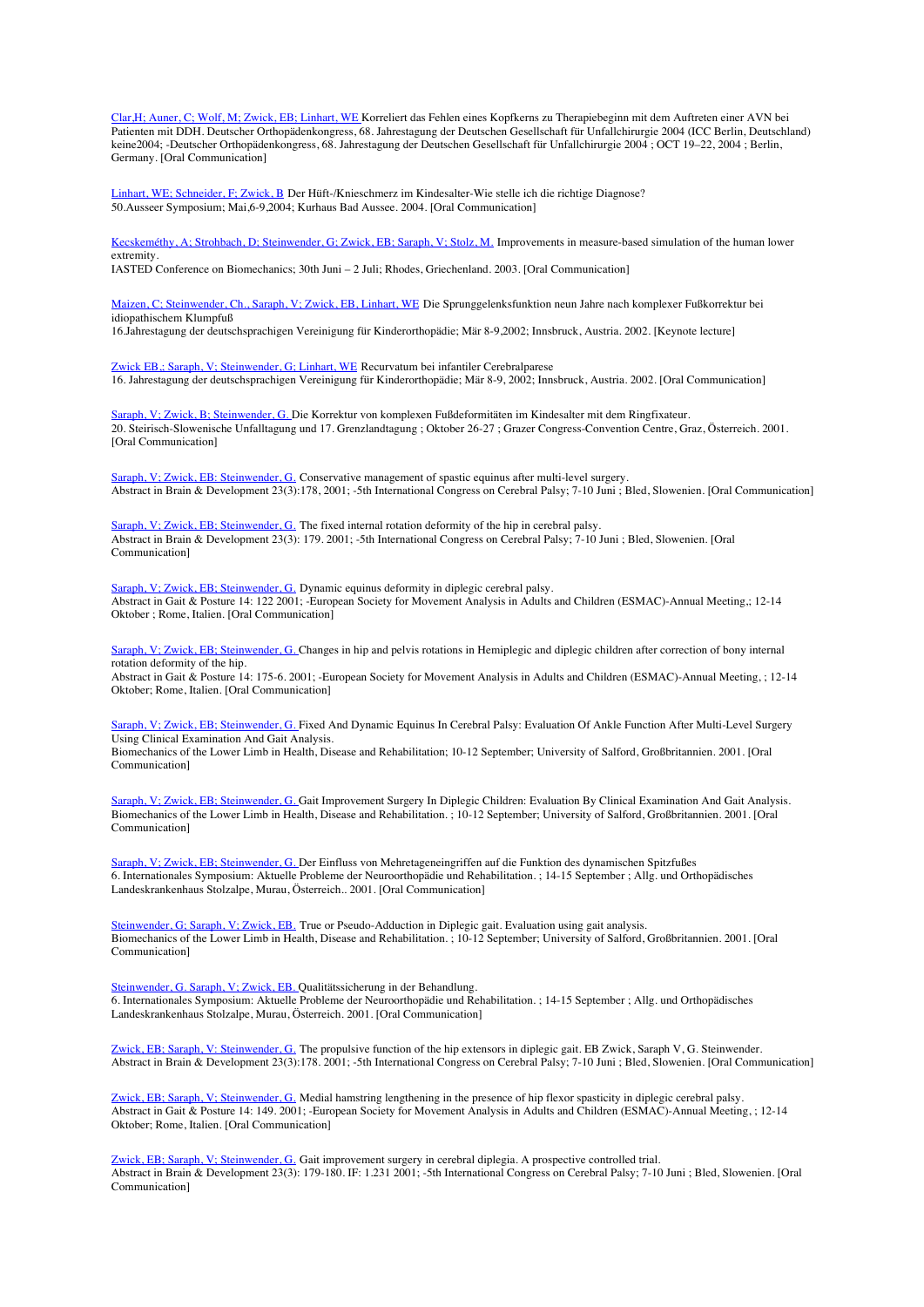Zwick, EB; Saraph, V; Steinwender G. Entwicklung und Evaluierung eines funktionellen Innenschuhs für Kinder mit Zerebralparese. DISG - Dynamischer Innen-Schuh Graz.

6. Internationales Symposium: Aktuelle Probleme der Neuroorthopädie und Rehabilitation.; 14-15 September ; Allg. und Orthopädisches Landeskrankenhaus Stolzalpe, Murau, Österreich. 2001. [Keynote lecture]

Linhart, WE; Saraph, V; Roposch, A; Zwick, EB. Leg lengthening over intramedullary interlocking nails in children. 3rd RIVA Congress; May 10-14; Riva del Garda, Italien. 2000. [Oral Communication]

Uitz, Ch; Zwick, EB; Steinwender, G; Linhart, WE Die operative Behandlung des Patellamalalignments bei Kindern und Jugendlichen 14.Jahrestagung der Vereinigung für Kinderorthopädie; März,10-11,2000; Stuttgart. 2000. [Oral Communication]

Zwick, B; Steinwender, G; Linhart, WE Korrektur von Achsenfehlstellungen an de unteren Extremität 2.Wissenschaftliche Sitzung der Wiss.Ges.d.Ärzte in der Steiermark "Neue Trends in der Kinderorthopädie"; Nov, 16,2000; HS Med.Univ.Klinik. 2000. [Oral Communication]

Kienast, G; Bachmann, D; Steinwender, G; Zwick, EB; Saraph, V. Determination of gait patterns in children with cerebral palsy using cluster analysis Gait & Posture (10)1:57,1999; -European Society for Movement Analysis in Adults and Children (ESMAC) - Annual Meeting; September 23-25; Heidelberg, Deutschland. [Oral Communication]

Saraph, V; Zwick, EB; Steinwender, G. Untersuchung der Operation nach Baumann zur Korrektur des spastischen Spitzfußes bei infantiler Zerebralparese.

Zeitschrift für Orthopädie und ihre Grenzgebiete 137-A:4,I-13,1999; -Deutscher Orthopädenkongreß; Oktober 14-17; Wiesbaden, Deutschland. [Oral Communication]

Saraph, V; Zwick, EB; Steinwender, G. Fixed equinus in cerebral palsy: Evaluation of ankle function after the Baumann procedure using gait analysis. Gait & Posture (10)1:69, 1999; -European Society for Movement Analysis in Adults and Children (ESMAC)-Annual Meeting, ; September 23-25; Heidelberg, Deutschland. [Oral Communication]

Steinwender, G; Saraph, V; Scheiber, S; Zwick, EB; Hackl, K. Intrasubject repeatability of kinematic and kinetic data in normal and spastic children Abstract in Gait & Posture (10) 1:57-58, 1999; -European Society for Movement Analysis in Adults and Children (ESMAC)-Annual Meeting, ; September 23-25; Heidelberg, Deutschland. [Oral Communication]

Zwick, EB; Saraph, V; Uitz, C; Steinwender, G. Kinetic evaluation of the hip and ankle joint after multi-level surgery Abstract in Gait & Posture (10) 1:61.; 1999; -European Society for Movement Analysis in Adults and Children (ESMAC) - Annual Meeting, ; September 23-25; Heidelberg, Deutschland. [Oral Communication]

Zwick, EB; Doederlein, L; Berghof, R The influence of an intensive short period physiotherapy regime on gait function in diplegic cerebral palsy. Gait and Posture1997; 5(1):76-76.-Annual Meeting of the European Society for Movement Analysis in Children; SEPT 12-14, 1997; Dublin, IRELAND. [Oral Communication]

Zwick, EB; Doederlein, L; Berghof, R The influence of an intensive short period physiotherapy regime on gait function in diplegic cerebral palsy. Gait and Posture1996; 5(1):76-76.-Annual Meeting of the European Society for Movement Analysisin Children; SEPT 12-14, 1996; Dublin, IRELAND. [Oral Communication]

Zwick, EB; Bach, C; Wurnig, C; Gait analyisi in patients with distal femur resection replaced by a hinge knee design. Gait and Posture1995; 3(4):290-291.-Annual conference of the European Society for Movement Analysis in Children; OKT 27-30, 1995; Enschede, NEDERLANDS. [Oral Communication]

Zwick, EB; Doederlein, L; Berghof, R; The clinical interpretation of gait analysis data in diplegic cerebral palsy - an estimation problem? Gait and Posture1995; 3(4):281-282.-Annual conference of the European Society for Movement Analysis in Children; OKT 27-30, 1995; Enschede, NEDERLANDS. [Oral Communication]

Zwick, EB; Doederlein L; Siebel A; Berhof R The clinical interpretation of gait analysis data in diplegic cerebral palsy - An estimation problem. Gait and Posture1995; 3(4):281-282.-Annual Conference of the European Society for Movement Analysis in Children; OKT 27-30, 1995; Enschede, NEDERLANDS. [Oral Communication]

Zwick, EB; Doederlein L; Siebel A; Berhof R The clinical interpretation of gait analysis data in diplegic cerebral palsy - An estimation problem. Gait and Posture1995; 3(4):281-282.-Annual conference of the European Society for Movement Analysis in Children; OKT 27-30; Enschede, NEDERLANDS. [Oral Communication]

Zwick, EB; Kollmitzer, J Zeit-Frequenzanalysen (TFA) des Oberflächen-EMGs des M. soleus beim Gehen. Rehabilitace A Fyzikalni Lekarstvi1995; 1(3-4):191-192.-Sportforum Höhenschonhausen, EMG Meeting; OKT 9-10, 1994; Berlin, Germany. [Oral Communication]

Zwick, EB; Winter, DA; Pardo, RD A phase-dependent time base normalization of averaged electromyographic signals in pathological gait. Gait and Posture1994; 2(1):42-43.-Annual Metting of the European Society for Movement Analysis in Chidren; OKT 29-30, 1993; Exeter, ENGLAND. [Oral Communication]

Zwick, EB; Ernst, E; Cyclic: A laboratory software package for the analysis of electromyographic patterns in cyclic movements. Gait and Posture1993; 1(2):122-123.-Inaugural Meeting of the European Paediatric Gait Analysis Group; OKT 30-31; 1992; Oswestry, ENGLAND. [Oral Communication]